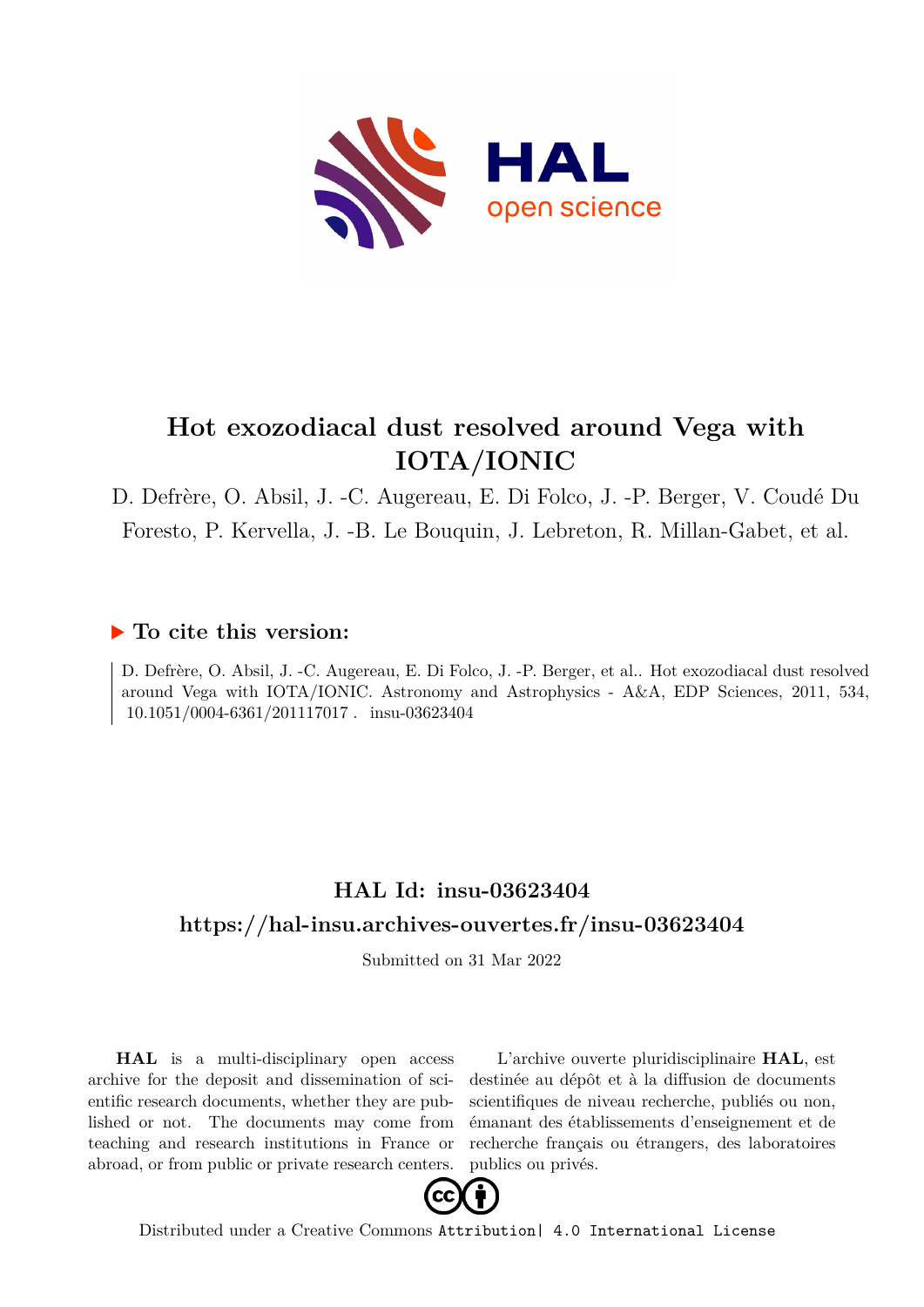## **Hot exozodiacal dust resolved around Vega with IOTA/IONIC**

D. Defrère<sup>1</sup>, O. Absil<sup>2</sup>, J.-C. Augereau<sup>3</sup>, E. di Folco<sup>4,6</sup>, J.-P. Berger<sup>5</sup>, V. Coudé du Foresto<sup>6</sup>, P. Kervella<sup>6</sup>, J.-B. Le Bouquin<sup>3</sup>, J. Lebreton<sup>3</sup>, R. Millan-Gabet<sup>7</sup>, J. D. Monnier<sup>8</sup>, J. Olofsson<sup>9</sup>, and W. Traub<sup>10</sup>

- <sup>2</sup> Dept. d'Astrophysique, Géophysique & Océanographie, Université de Liège, 17 Allée du Six Août, 4000 Liège, Belgium
- <sup>3</sup> UJF-Grenoble 1 / CNRS-INSU, Institut de Planétologie et d'Astrophysique de Grenoble (IPAG) UMR 5274, 38041 Grenoble, France
- <sup>4</sup> Laboratoire AIM, CEA Saclay-Université Paris Diderot-CNRS, DSM/Irfu/Service d'Astrophysique, 91191 Gif-sur-Yvette, France <sup>5</sup> European Southern Observatory, Alonso de Cordova, 3107 Vitacura, Chile
- 
- <sup>6</sup> LESIA, Observatoire de Paris, CNRS UMR 8109, UPMC, Université Paris Diderot, 5 place Jules Janssen, 92195 Meudon, France
- <sup>7</sup> NASA Exoplanet Science Institute (Caltech), MS 100-22, 770 South Wilson Avenue, Pasadena, CA 91125, USA
- <sup>8</sup> Astronomy Department, University of Michigan, Ann Arbor, MI 48109, USA
- <sup>9</sup> Max Planck Institut für Astronomie, Königstuhl 17, 69117 Heidelberg, Germany
- <sup>10</sup> Jet Propulsion Laboratory (NASA/JPL), MS 301-355, 4800 Oak Grove Drive, Pasadena, CA 91109, USA

Received 4 April 2011 / Accepted 2 August 2011

#### **ABSTRACT**

Context. Although debris discs have been detected around a significant number of main-sequence stars, only a few of them are known to harbour hot dust in their inner part where terrestrial planets may have formed. Thanks to infrared interferometric observations, it is possible to obtain a direct measurement of these regions, which are of prime importance for preparing future exo-Earth characterisation missions.

Aims. We resolve the exozodiacal dust disc around Vega with the help of infrared stellar interferometry and estimate the integrated *H*-band flux originating from the first few AUs of the debris disc.

Methods. Precise *H*-band interferometric measurements were obtained on Vega with the 3-telescope IOTA/IONIC interferometer (Mount Hopkins, Arizona). Thorough modelling of both interferometric data (squared visibility and closure phase) and spectral energy distribution was performed to constrain the nature of the near-infrared excess emission.

Results. Resolved circumstellar emission within ∼6 AU from Vega is identified at the 3-σ level. The most straightforward scenario consists in a compact dust disc producing a thermal emission that is largely dominated by small grains located between 0.1 and 0.3 AU from Vega and accounting for  $1.23 \pm 0.45\%$  of the near-infrared stellar flux for our best-fit model. This flux ratio is shown to vary slightly with the geometry of the model used to fit our interferometric data (variations within  $\pm 0.19\%$ ).

Conclusions. The presence of hot exozodiacal dust in the vicinity of Vega, initially revealed by *K*-band CHARA/FLUOR observations, is confirmed by our *H*-band IOTA/IONIC measurements. Whereas the origin of the dust is still uncertain, its presence and the possible connection with the outer disc suggest that the Vega system is currently undergoing major dynamical perturbations.

**Key words.** instrumentation: high angular resolution – techniques: interferometric – circumstellar matter

## **1. Introduction**

The discovery of a debris disc around Vega (HD 172167, A0V, 7.76 pc) by Aumann et al. (1984) was one of the first hints that extrasolar planetary systems exist. The debris disc was identified thanks to an infrared excess (beyond  $12 \mu m$ ) with respect to the expected photospheric flux by the Infrared Astronomical Satellite (IRAS). During subsequent decades, a successive generation of instruments (e.g., ISO, SCUBA, *Spitzer*, AKARI, *Herschel*) confirmed its existence over a wide wavelength range covering the infrared and millimetre regimes. The appearance of the disc has been found to vary significantly across this wavelength domain. Sub-millimetre and millimetre observations revealed a clumpy structure of large dust grains located between about 80 and 120 AU (e.g., Holland et al. 1998; Koerner et al. 2001; Wilner et al. 2002; Marsh et al.  $2006$ <sup>1</sup>. If present, the clumps are thought to be dust grains trapped into mean motion

resonances with a planet located near to the disc, as first proposed by Wilner et al. (2002), and modelled later by Wyatt (2006) and Reche et al. (2008). Infrared observations revealed a smooth axi-symmetric structure extending from 85 to at least to 815 AU and containing about  $3 \times 10^{-3}$   $M_{\oplus}$  of dust grains (e.g., Su et al. 2005; Rieke et al. 2005; Sibthorpe et al. 2010). This huge size of the disc seen in the infrared came as a surprise and raised several questions about the mechanism at the origin of the dust. Su et al. (2005) suggest that the extended disc is the result of a recent massive collision of planetesimals and the subsequent collisional cascade. This would produce a high-mass disc composed of very small grains (less than a few  $\mu$ m), which are blown out of the system by radiation pressure immediately upon creation, resulting in the observed large disc extent. Given the age of Vega (about 455 Myr, Yoon et al. 2010), the statistical likelihood of such an event occurring with two bodies of enough mass to explain the sub-millimetre observations is, however, quite low (Wyatt & Dent 2002). Conversely, Müller et al. (2010) succeeded in reproducing the surface brightness radial

<sup>&</sup>lt;sup>1</sup> Max Planck Institut für Radioastronomie, Auf den Hügel 69, 53121 Bonn, Germany e-mail: ddefrere@mpifr-bonn.mpg.de

<sup>&</sup>lt;sup>1</sup> These results are however challenged by more recent observations with the Plateau de Bure Interferometer (Piétu et al. 2011).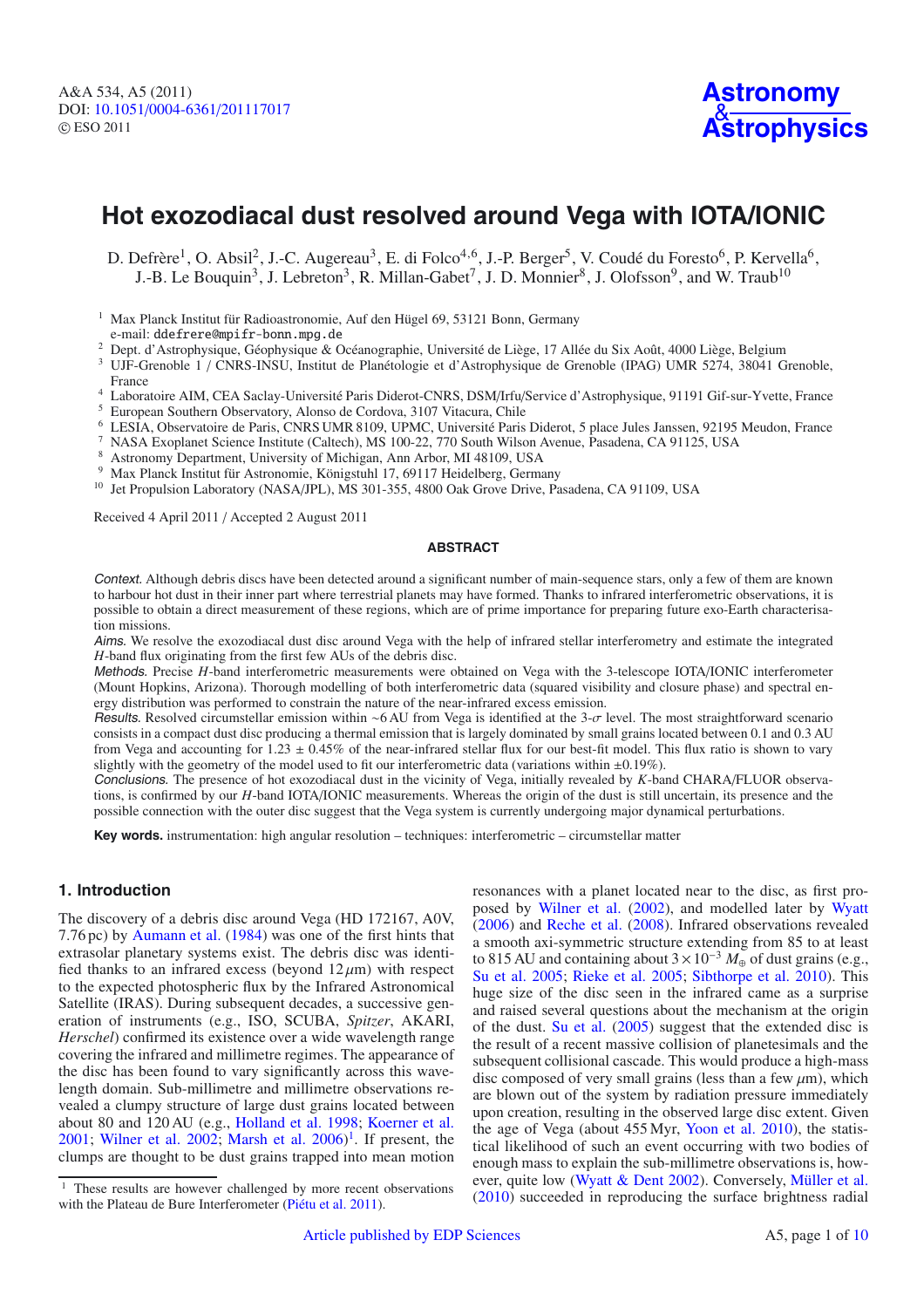profile using intermediate size grains in elliptical orbits around the parent planetesimal ring, and therefore conclude that it is consistent with a steady-state model. Finally, another interesting model that was able to reproduce the infrared observations suggests that the debris disc of Vega is the result of icy planet formation (Kenyon & Bromley 2008).

These studies of the outer part of the debris disc around Vega have been complemented by infrared interferometric observations of the inner part. The first attempt was realised with the PTI interferometer in dispersed mode (Ciardi et al. 2001). The 110-m long baseline and the poor spatial frequency coverage were, however, not well adapted to drawing a clear conclusion and a simple debris-disc model accounting for 3 to 6% of Vega's *K*-band flux was proposed as the most likely scenario to explain the observations. A more recent study using the shortest baselines at the CHARA array has derived a *K*-band flux ratio between the stellar photosphere and the debris disc of 1.26  $\pm$ 0.28% within the FLUOR field-of-view (about 8 AU in radius, Absil et al. 2006, 2008). In the *N* band, the best constraint on the thermal emission from warm dust was obtained by nulling interferometry, with no resolved emission above 2.1% of the level of stellar photospheric emission at separations larger than 0.8 AU (Liu et al. 2009). The hot dust grains observed in the inner debris disc of Vega are believed to derive from collisions between larger rocky bodies and/or by the evaporation of comets, as in the solar zodiacal disc. The inferred dust populations are, however, much hotter, more massive, and composed of much smaller grains than the zodiacal cloud. Such grains would be expected to be expelled from the inner planetary system by radiation pressure within only a few years, which indicates inordinate replenishment rates.

The present paper reports on new infrared interferometric observations of the hot inner part of the debris disc around Vega. Visibility and closure phase *H*-band measurements were obtained in June 2006 with the 3-telescope IOTA/IONIC instrument, one year after the pioneering *K*-band observations of Absil et al. (2006). Studying the inner debris disc around Vega is of prime importance as it corresponds to the location where terrestrial planets are supposed to be formed and evolve, and will provide additional constraints for discussing the still-debated origin of the dust. On a longer time scale, the characterisation of inner debris discs is also relevant for preparing the programme of future space missions dedicated to the direct detection and characterisation of Earth-like planets, since the presence of large quantities of warm dust in the habitable zone around nearby main sequence stars might jeopardize the success of such missions (Roberge et al. 2009; Defrère et al. 2010).

### **2. Observations and data reduction**

### 2.1. Instrumental setup

The interferometric data discussed in this paper were obtained with the IONIC combiner at the IOTA interferometer (Infrared-Optical Telescope Array, Traub et al. 2003). IOTA was a three telescope interferometer located at the Fred Whipple Observatory atop Mount Hopkins (Arizona, USA). The IOTA telescopes were movable among several stations along an L-shaped track: telescopes A and C can move along the 35-m north-eastern arm, while telescope B moves along the 15-m south-eastern arm, see Fig. 1. This enables synthesizing an aperture of  $35 \text{ m} \times 15 \text{ m}$ , which corresponds to an angular resolution of about 5–12 mas at  $1.65 \mu$ m. The collecting optics consisted of 0.45-m Cassegrain primary mirrors, which were fed by siderostats. Tip-tilt servo systems mounted behind the telescopes



**[Fig. 1.](http://dexter.edpsciences.org/applet.php?DOI=10.1051/0004-6361/201117017&pdf_id=1)** Array geometry given with the available stations. Stations used during the observations are marked with a letter. Telescopes A and C can move on stations located along the 35 m north-eastern arm, while telescope B can move along the 15 m south-eastern arm.

compensated for the atmospherically induced motion of the images, while delay lines actively tracked the fringes by adjusting the optical path delay between the different baselines. All the beams were deflected by a series of mirrors into the laboratory, where they were coupled into single-mode fibres. The fibres then fed the spatially filtered beams into the IONIC3 integrated optics beam combiner (Berger et al. 2003), which combined the beams coaxially and pairwise with a ratio of 50:50. For each baseline, the beam combination produced two complementary outputs, which were shifted in phase by  $\pi$  with respect to each other and which were recorded on a PICNIC camera (Pedretti et al. 2004). Although the information recorded by these two channels is in principle redundant, it is used to remove residual photometric fluctuations simply by subtracting the signals from the two channels. The PICNIC detector array is a  $256 \times 256$  pixel array, arranged in four quadrants of  $128 \times 128$  pixels and sensitive to the  $0.8-2.5 \mu m$  wavelength region. The pixel readouts were performed in a non-destructive way.

Interferometric observations of Vega were obtained in the infrared *H*-band (1.50–1.80 $\mu$ m) with IONIC, using the SE05-NE07-FIX and NE10-SE15-FIX triplets of the IOTA array (see Fig. 1 and the corresponding *u*-v plane in Fig. 2). Observations took place in June 2006, on June 9, June 10 (NE07-SE05-FIX triplet), June 13 and June 14 (NE10-SE15-FIX triplet). A fringetracking algorithm was applied in real time to ensure that interference occurs nearly simultaneously for all baselines (Pedretti et al. 2005). In addition, the light was split into two orthogonal polarisation axes with a Wollaston prism after beam combination, and these were recorded simultaneously. This choice was initially made to improve the stability of the instrumental response, hence the data quality. However, a non-linear regime of the detector, probably related to partial saturation effects, was observed for several pixels in the data from June 9 and June 10. This non-linearity arose only on the pixels corresponding to the first polarisation, which presents significantly higher fluxes than the second one. Consequently, the first polarisation in the data from June 9 and June 10 has been discarded. This behaviour has not been observed in the data of June 13 and June 14 in any of the two polarisations.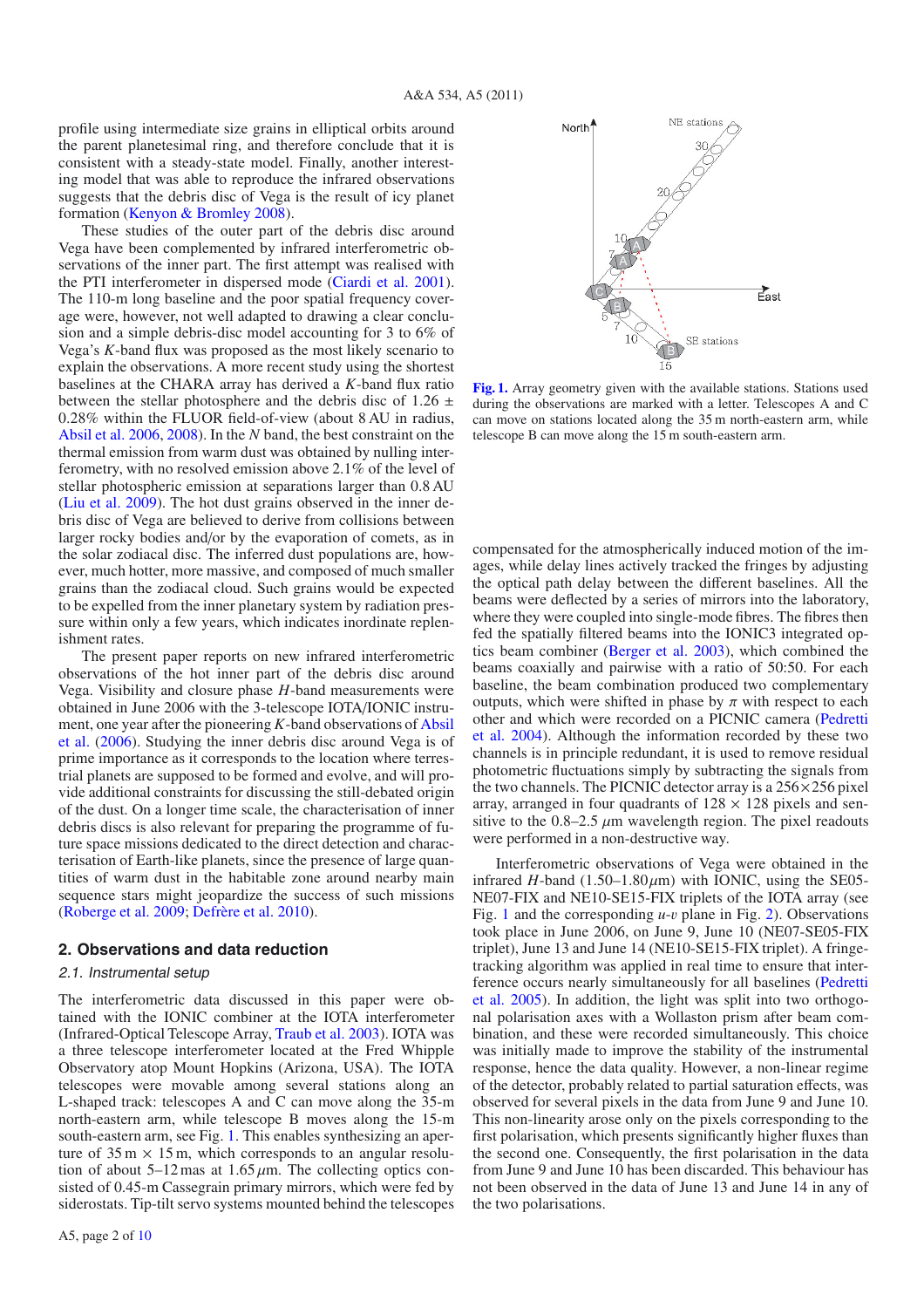

**[Fig. 2.](http://dexter.edpsciences.org/applet.php?DOI=10.1051/0004-6361/201117017&pdf_id=2)** Sampling of the Fourier (*u*, v) plane for the selected data set.

#### 2.2. Data reduction

The raw squared visibilities and closure phases were obtained by using the established IDL routines described by Monnier et al. (2004, 2006). The interferometric transfer function of the instrument, i.e., the response of the system to a point source, is estimated with calibrator stars. All calibrator stars (listed in Table 2) were chosen from two catalogues developed for this specific purpose (Bordé et al. 2002; Mérand et al. 2005). The statistical and systematic error bars on the transfer function estimation were computed following Appendix C of Kervella et al. (2004). Based on the calibrator measurements, the interferometric transfer function was estimated for the whole night by polynomial interpolation (as in Lebouquin et al. 2006; Absil et al. 2009). The raw squared coherence factors  $\mu^2$  for Vega and its calibrators are shown in Fig. 3 for a representative night. A secondorder polynomial was found appropriate to following the variations in the interferometric transfer function during the whole night as the target and calibrator moved across the sky. The statistical error bar on the interferometric transfer function was computed locally at any given time by using the covariance matrix on the parameters of the polynomial fit. The systematic error bar, on the other hand, was computed globally with a weighted sum of the systematic error bars on all transfer function estimations, taking the correlation between calibrators into account.

Since all calibrators chosen in this study are late K giants, the squared visibilities and closure phases were computed for the wide spectral bandwidth on which the IOTA observations were performed, considering the actual spectrum of the star (using tabulated *H*-band spectra from Pickles 1998) and the spectral transmission of the IOTA/IONIC instrument. An additional systematic error was considered in order to consider the chromaticity effects that limit the absolute precision of calibration. For squared visibilities, we estimated the impact of chromatism using spectrally dispersed data that were obtained the same year with IONIC (see Lacour et al. 2008; Pedretti et al. 2009). Our analysis shows that the transfer function does not vary significantly with the spectral type of the observed star for any given instrumental setup, but that the shape of the transfer function with respect to wavelength depends on the instrumental set-up (baseline, detector, read-out mode, etc.) in an unpredictable way.



**[Fig. 3.](http://dexter.edpsciences.org/applet.php?DOI=10.1051/0004-6361/201117017&pdf_id=3)** Squared coherence factors  $(\mu^2)$  and interferometric transfer function  $(TF)$  estimations  $(T^2)$  for one representative observing night (June 9th) on the NE07-SE05 baseline. Filled symbols correspond to  $\mu^2$  data points for Vega (red diamonds) and the calibrator targets (blue squares). The interferometric TF is represented by the empty blue squares, which are derived from the calibrator measurements taking their known diameter into account. The solid line is an interpolation of the TF, obtained by fitting a second-degree polynomial to its estimated values. The  $1-\sigma$ statistical and systematic error bars on the estimation of the TF are, respectively, represented by dotted and dashed lines. The two gaps during the night (one around 8:00 UT and the other around 9:30 UT) are due to the change in the long delay line offset and to some passing clouds.

Therefore, we cannot accurately predict the colour correction factor for  $V^2$  measurements between the various observed spectral types. This variable behaviour of the spectral transfer function across the *H* band has an impact on the calibration accuracy of  $\pm 1\%$  at most between an A0V and a K3III star, which we add quadratically to our estimated error bars. For closure phases, we used a conservative systematic error bar of 0.5◦ to account for chromatism effects. This value is based on engineering tests carried out by (Monnier et al. 2006), which showed that the closure phase presents a systematic error of this order between a hot star (B8) and a cool star (M3).

Finally, for the nights of June 13 and 14 (large triplet), only data corresponding to hour angles ranging between −2 and 2 h have been used in the following discussions to achieve good accuracy on the calibrated squared visibilities (see individuals measurements in Table 1). The final calibrated data are presented in Fig. 4 (squared visibility) and Fig. 5 (closure phase).

### **3. Modelling the data with simple models**

As shown by Absil et al. (2006) with CHARA/FLUOR, a realistic stellar photospheric model cannot reproduce *K*-band visibility measurements. As shown in Fig. 4, this is also the case for our *H*-band IOTA/IONIC data with measured visibilities clearly below the expected level of the photospheric visibility. These observations cannot be reconciled with a purely photospheric model, because on the one hand short-baseline data are weakly sensitive to the model parameters (angular diameter and limb-darkening profile), and on the other, the model parameters are already known with good accuracy (Aufdenberg et al. 2006; Peterson et al. 2006). Furthermore, the visibility deficit is observed on the three different baselines with roughly the same magnitude so that it cannot be explained by the apparent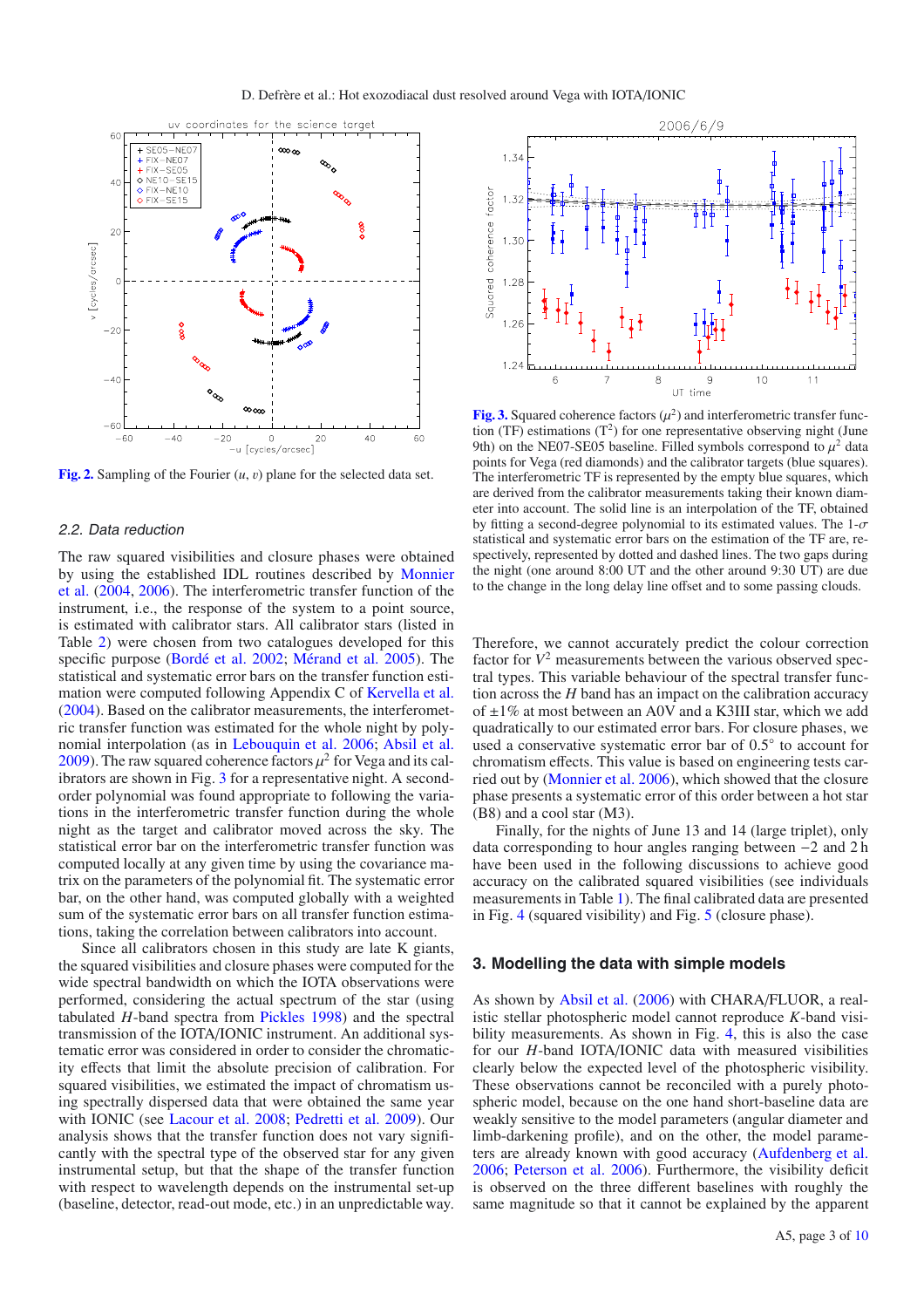|            | UT      | HA      |                | # Files        | Array         |       | Proj. baseline [m] |       |                  |                  |
|------------|---------|---------|----------------|----------------|---------------|-------|--------------------|-------|------------------|------------------|
| Date       | [hh:mm] | [hh:mm] | rec.           | pre.           | configuration | AB    | ВC                 | AС    | CAL <sub>1</sub> | CAL <sub>2</sub> |
| 2006/06/09 | 5:47    | $-3:04$ | $\overline{2}$ | $\overline{c}$ | NE07 SE05 FIX | 8.22  | 4.83               | 5.86  | $\theta$ Her     | $\theta$ Her     |
|            | 6:03    | $-2:48$ | $\mathbf{1}$   | $\mathbf{1}$   | NE07 SE05 FIX | 8.29  | 4.86               | 6.04  | $\theta$ Her     | $\theta$ Her     |
|            | 6:12    | $-2:38$ | $\mathbf{1}$   | $\mathbf{1}$   | NE07 SE05 FIX | 8.32  | 4.87               | 6.14  | $\theta$ Her     | $\pi$ Her        |
|            | 6:29    | $-2:22$ | $\mathbf{1}$   | $\mathbf{1}$   | NE07 SE05 FIX | 8.37  | 4.89               | 6.30  | $\pi$ Her        | $\lambda$ Lyr    |
|            | 6:44    | $-2:07$ | $\mathbf{1}$   | $\mathbf{1}$   | NE07 SE05 FIX | 8.41  | 4.92               | 6.43  | $\lambda$ Lyr    | $\lambda$ Lyr    |
|            | 7:02    | $-1:49$ | $\mathbf{1}$   | $\mathbf{1}$   | NE07 SE05 FIX | 8.45  | 4.94               | 6.57  | $\lambda$ Lyr    | $\lambda$ Lyr    |
|            | 7:17    | $-1:34$ | 1              | $\mathbf{1}$   | NE07 SE05 FIX | 8.48  | 4.96               | 6.67  | $\lambda$ Lyr    | $\lambda$ Lyr    |
|            | 7:28    | $-1:23$ | 1              | 1              | NE07 SE05 FIX | 8.50  | 4.98               | 6.73  | $\lambda$ Lyr    | $\lambda$ Lyr    |
|            | 7:39    | $-1:12$ | $\mathbf{1}$   | $\mathbf{1}$   | NE07 SE05 FIX | 8.51  | 4.99               | 6.79  | $\lambda$ Lyr    | $\lambda$ Lyr    |
|            | 8:48    | 0:03    | 1              | $\mathbf{1}$   | NE07 SE05 FIX | 8.56  | 4.99               | 7.01  | $\pi$ Her        | $\pi$ Her        |
|            | 8:58    | 0:07    | 1              | $\mathbf{1}$   | NE07 SE05 FIX | 8.57  | 4.98               | 7.02  | $\pi$ Her        | $\pi$ Her        |
|            | 9:06    | 0:16    | $\mathbf{1}$   | $\mathbf{1}$   | NE07 SE05 FIX | 8.57  | 4.97               | 7.03  | $\pi$ Her        | $\pi$ Her        |
|            | 9:15    | 0:25    | $\mathbf{1}$   | $\mathbf{1}$   | NE07 SE05 FIX | 8.57  | 4.95               | 7.04  | $\pi$ Her        | $\theta$ Her     |
|            | 9:24    | 0:34    | $\mathbf{1}$   | $\mathbf{1}$   | NE07 SE05 FIX | 8.57  | 4.93               | 7.04  | $\theta$ Her     | $\theta$ Her     |
|            | 10:30   | 1:40    | $\mathbf{1}$   | $\mathbf{1}$   | NE07 SE05 FIX | 8.56  | 4.68               | 7.01  | $\theta$ Her     | $\kappa$ Lyr     |
|            | 10:40   | 1:50    | $\mathbf{1}$   | $\mathbf{1}$   | NE07 SE05 FIX | 8.55  | 4.62               | 7.00  | $\kappa$ Lyr     | $\lambda$ Lyr    |
|            | 10:57   | 2:07    | 1              | $\mathbf{1}$   | NE07 SE05 FIX | 8.54  | 4.51               | 6.98  | $\kappa$ Lyr     | $\lambda$ Lyr    |
|            | 11:06   | 2:16    | 1              | $\mathbf{1}$   | NE07 SE05 FIX | 8.53  | 4.45               | 6.97  | $\kappa$ Lyr     | $\lambda$ Lyr    |
|            | 11:17   | 2:27    | $\mathbf{1}$   | $\mathbf{1}$   | NE07 SE05 FIX | 8.52  | 4.37               | 6.96  | $\lambda$ Lyr    | $\lambda$ Lyr    |
|            | 11:26   | 2:36    | $\mathbf{1}$   | $\mathbf{1}$   | NE07 SE05 FIX | 8.51  | 4.30               | 6.95  | $\lambda$ Lyr    | $\kappa$ Lyr     |
|            | 11:37   | 2:47    | $\mathbf{1}$   | 1              | NE07 SE05 FIX | 8.50  | 4.21               | 6.94  | $\kappa$ Lyr     | $\kappa$ Lyr     |
| 2006/06/10 | 8:10    | 0:37    | 3              | $\overline{c}$ | NE07 SE05 FIX | 8.55  | 5.01               | 6.93  | $\theta$ Her     | $\theta$ Her     |
|            | 8:20    | 0:27    | $\mathfrak{Z}$ | 3              | NE07 SE05 FIX | 8.55  | 5.00               | 6.96  | $\theta$ Her     | $\theta$ Her     |
|            | 8:31    | 0:16    | 3              | 3              | NE07 SE05 FIX | 8.56  | 5.00               | 6.98  | $\theta$ Her     | $\theta$ Her     |
|            | 8:42    | 0:05    | 3              | 3              | NE07 SE05 FIX | 8.56  | 4.99               | 7.00  | $\theta$ Her     | $\theta$ Her     |
|            | 8:52    | 0:06    | 3              | 3              | NE07 SE05 FIX | 8.57  | 4.98               | 7.02  | $\theta$ Her     | $\theta$ Her     |
|            | 9:06    | 0:19    | 3              | 3              | NE07 SE05 FIX | 8.57  | 4.96               | 7.03  | $\theta$ Her     | $\theta$ Her     |
|            | 9:16    | 0:30    | 3              | $\overline{c}$ | NE07 SE05 FIX | 8.57  | 4.94               | 7.04  | $\theta$ Her     | $\pi$ Her        |
|            | 9:32    | 0:46    | $\mathfrak{Z}$ | 3              | NE07 SE05 FIX | 8.57  | 4.90               | 7.04  | $\pi$ Her        | $\pi$ Her        |
|            | 9:45    | 0:58    | 3              | 3              | NE07 SE05 FIX | 8.57  | 4.86               | 7.04  | $\pi$ Her        | $\pi$ Her        |
|            | 9:55    | 1:09    | 3              | 3              | NE07 SE05 FIX | 8.57  | 4.82               | 7.03  | $\pi$ Her        | $\pi$ Her        |
| 2006/06/13 | 9:35    | 1:01    | $\overline{c}$ | $\overline{c}$ | NE10 SE15 FIX | 17.72 | 14.56              | 10.01 | $\theta$ Her     | $\kappa$ Lyr     |
|            | 9:47    | 1:13    | $\mathfrak{2}$ | $\mathbf{1}$   | NE10 SE15 FIX | 17.66 | 14.42              | 10.00 | $\kappa$ Lyr     | $\kappa$ Lyr     |
|            | 10:01   | 1:27    | $\overline{2}$ | $\mathbf{1}$   | NE10 SE15 FIX | 17.58 | 14.24              | 9.98  | $\kappa$ Lyr     | $\theta$ Her     |
|            | 10:28   | 1:53    | $\mathfrak{2}$ | $\overline{c}$ | NE10 SE15 FIX | 17.40 | 13.81              | 9.95  | $\kappa$ Lyr     | $\theta$ Her     |
| 2006/06/14 | 7:08    | $-1:23$ | $\overline{2}$ | $\overline{2}$ | NE10 SE15 FIX | 17.99 | 14.92              | 9.57  | $\pi$ Lyr        | $\pi$ Her        |
|            | 7:19    | $-1:12$ | $\overline{2}$ | $\overline{c}$ | NE10 SE15 FIX | 17.98 | 14.96              | 9.65  | $\pi$ Lyr        | $\pi$ Her        |
|            | 7:31    | $-0:60$ | $\mathfrak{2}$ | $\overline{c}$ | NE10 SE15 FIX | 17.98 | 14.98              | 9.73  | $\pi$ Lyr        | $\theta$ Her     |
|            | 7:51    | $-0:40$ | $\sqrt{2}$     | $\overline{c}$ | NE10 SE15 FIX | 17.96 | 15.01              | 9.84  | $\theta$ Her     | $\theta$ Her     |
|            | 8:01    | $-0:29$ | $\mathfrak{2}$ | $\overline{c}$ | NE10 SE15 FIX | 17.95 | 15.01              | 9.88  | $\theta$ Her     | $\kappa$ Lyr     |
|            | 10:23   | 1:52    | $\overline{2}$ | $\overline{2}$ | NE10 SE15 FIX | 17.41 | 13.83              | 9.95  | $\theta$ Her     | $\theta$ Her     |

**Table 1.** Individual measurements obtained with IOTA/IONIC in June 2006.

Notes. Only one polarisation is kept in the data of June 9 and 10, while both polarisations are kept for June 13 and 14. Columns 1–3 give the date, UT time, and the hour angle, Cols. 4 and 5 give the corresponding number of files recorded and kept during the data reduction process, Cols. 6–9 give the array configuration and corresponding projected baselines, respectively. The last two columns give the calibrator stars used before (CAL1) and after  $(CAL<sub>2</sub>)$  the observation of Vega.

oblateness of Vega's photosphere (which is not significant since Vega is seen almost pole-on).

To explain this visibility deficit, Absil et al. (2006) proposed a model of a star surrounded by an exozodiacal disc accounting for  $1.26 \pm 0.28\%$  of the *K*-band stellar flux within the FLUOR field-of-view (∼8 AU in radius, Absil et al. 2008). In particular, they addressed and ruled out a series of scenarios. For instance, a bound low-mass companion was also shown to be a viable explanation although much less probable. Other explanations, such as a bright background object within the FLUOR field-of-view (probability less than  $10^{-6}$ ) or stellar spots (appearing in the second and higher lobes of the visibility function), were ruled out with good confidence. At that time, it was argued that stellar winds and mass-loss events could also be the origin of the near-infrared excess, but these scenarios were shown to be very unlikely later by Absil et al. (2008). In the two following sections, we consider the two most probable interpretations separately (the exozodiacal disc and the binary companion) and check whether simple models can reproduce our measurements.

#### 3.1. The exozodiacal disc scenario

To constrain the near-infrared excess emission around Vega, three simple models of a circumstellar disc have been fitted to the data: a diffuse emission uniformly distributed across the fieldof-view, the zodiacal disc model of Kelsall et al. (1998), which is implemented in the Zodipic package, $<sup>2</sup>$  and a narrow ring of</sup>

<sup>2</sup> Zodipic is an IDL program developed by M. Kuchner and C. Stark for synthesizing images of exozodiacal clouds. It can be downloaded from <http://asd.gsfc.nasa.gov/Marc.Kuchner/home.html>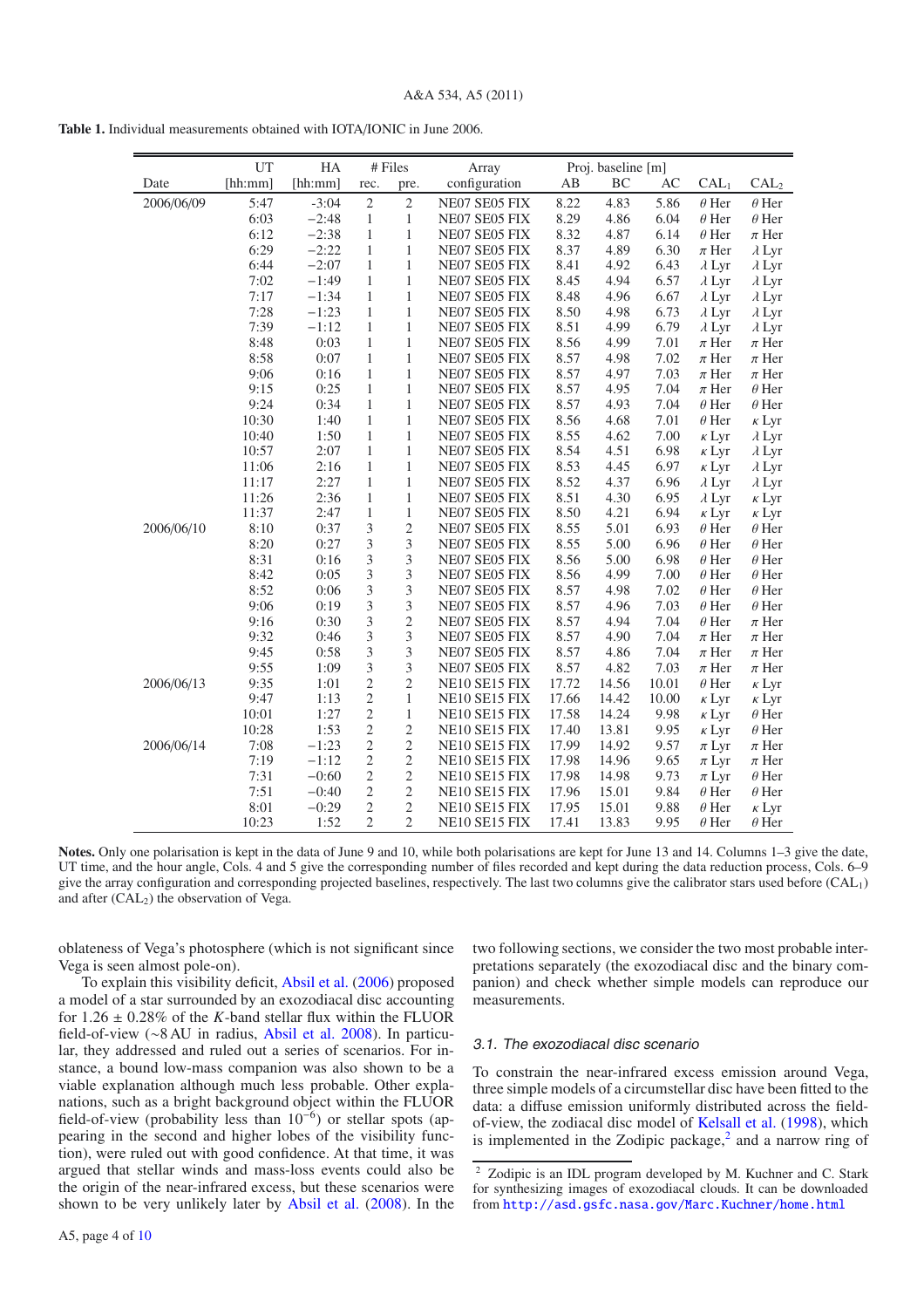**Table 2.** Fundamental parameters and estimated angular diameter for Vega  $(\alpha Lyr)$  and its calibrators.

| Identifier    | HD number | RA-J2000<br>$\lceil d \bmod n \rceil$ | $Dec-I2000$<br>$\lceil d \bmod n \rceil$ | Sp. type | $m_V$ | $m_H$   | $\theta_{\text{ID}} \pm 1\sigma$<br>[mas] | Refs.  |
|---------------|-----------|---------------------------------------|------------------------------------------|----------|-------|---------|-------------------------------------------|--------|
| $\pi$ Her     | 156283    | 17 15 02.83                           | $+364832.98$                             | K3II     | 3.16  | 0.12    | $5.29^{0.055}$                            | [1, 2] |
| $\theta$ Her  | 163770    | 17 56 15 18                           | $+371501.94$                             | K1IIa    | 3.85  | 1.14    | $3.15^{0.034}$                            | [1, 2] |
| $\kappa$ Lyr  | 168775    | 18 19 51.71                           | $+360352.37$                             | K2IIIab  | 4.32  | 1.86    | $2.28^{0.025}$                            | [1, 2] |
| $\alpha$ Lyr  | 172167    | 18 36 56.33                           | $+384701.29$                             | A0V      | 0.03  | $-0.03$ | 3.3120.067                                | [1, 3] |
| $\lambda$ Lyr | 176670    | 19 00 00.83                           | $+320843.85$                             | K2.5III  | 4.95  | 1.84    | $2.41^{0.026}$                            | [1, 2] |

**References.** Coordinates, spectral types and magnitudes from [1] SIMBAD; limb-darkened diameters and 1-σ errors from [2] Bordé et al. (2002), and [3] Absil et al. (2008).



**[Fig. 4.](http://dexter.edpsciences.org/applet.php?DOI=10.1051/0004-6361/201117017&pdf_id=4)** Expected squared visibility as a function of the baseline length for Vega's limb darkened photosphere (blue solid line), given with the measured squared visibilities and related error bars (blue symbols for June 9 and 10, green symbols for June 13 and 14 on polarisation 1, and red symbols for June 13 and 14 on polarisation 2). The thickness of the blue solid line corresponds to the  $5-\sigma$  uncertainty related to the uncertainty on the stellar diameter. The best-fitted models of a limbdarkened photosphere surrounded by a uniform circumstellar emission (dotted blue line), a zodiacal disc (dashed green line), and a narrow ring (dash-dotted red line) are also represented (see discussion in Sect. 3). Residuals of the fit are given in the bottom panel for the uniform disc model.

dust located at twice the sublimation radius ( $r_{sub} = 0.1$  AU for a sublimation temperature  $T_{sub} = 1700 \text{ K}$ ). All models are assumed to be point-symmetric, as suggested by the calibrated closure phases (see Fig. 5), and use an effective temperature of 8027 K for Vega as viewed by the dust in the equatorial plane (Jason Aufdenberg, private communication). The results of this fitting procedure are shown in Fig. 4, with the corresponding *H*-band disc/star flux ratios and reduced  $\chi^2$  in Table 3. All three models fit the data set ( $\chi^2_r \approx 0.5{\text -}0.7$ ) equally well with a best-fit flux ratio of  $1.35 \pm 0.49\%$ ,  $1.26 \pm 0.45\%$ , and  $1.20 \pm 0.43\%$ , respectively, for the uniform disc model, the zodiacal disc model, and the ring model. All the best-fit contrasts are compatible within  $1\sigma$ , which indicates that the final flux ratio does not heavily depend on the distribution of the circumstellar emission.

To confirm this conclusion, the squared visibilities from synthetic images of a geometrically and optically thin debris disc were computed and compared to the data set. The synthetic images are based on three parameters: the disc/star flux ratio, the inner disc radius  $r_{\text{in}}$ , and the exponent  $\alpha$  of the power law describing the density decrease as a function of distance  $(n_r \propto r^{\alpha})$ .



**[Fig. 5.](http://dexter.edpsciences.org/applet.php?DOI=10.1051/0004-6361/201117017&pdf_id=5)** Calibrated closure phase measurements given with error bars as a function of hour angle. The color code is the same as in Fig. 4. The mean closure phase is represented by the black solid line, while the dotted lines represent the 1- $\sigma$  statistical uncertainty on its value. The bottom plot shows the residual between the data and the mean value of closure phases.

**Table 3.** Best-fit flux ratio and goodness of fit for 3 different disc models.

| Disc model           | Flux ratio $\lceil\% \rceil$ |      |
|----------------------|------------------------------|------|
| Uniform emission     | $1.35 \pm 0.49$              | 0.52 |
| Zodiacal disc        | $1.26 \pm 0.45$              | 0.52 |
| Narrow ring [0.2 AU] | $1.20 + 0.43$                | 0.62 |

**Notes.** The angular diameter and effective temperature of the stellar photosphere have been fixed respectively to  $3.312 \pm 0.067$  mas (see Table 2) and 8027 K as viewed by the dust in the equatorial plane (see main text).

The synthetic images only include thermal emission, which is expected to be largely dominant for the dust temperatures explored here, and they assume pure blackbody emission (grain temperature proportional to  $r^{-0.5}$ , with  $T = 1700$  K at 0.1 AU). For each couple of parameters  $(r_{\text{in}}, \alpha)$  ranging between the sublimation radius and 2 AU and between 0 and −50, respectively, the best-fit flux ratio was computed by  $\chi^2$  optimisation. The results show that all models fit the data equally well with a reduced  $\chi^2$  ranging between 0.48 and 0.84, confirming exozodiacal dust as a good scenario to explain the deficit of visibility. It is, however, impossible to conclude on the location of the dust based on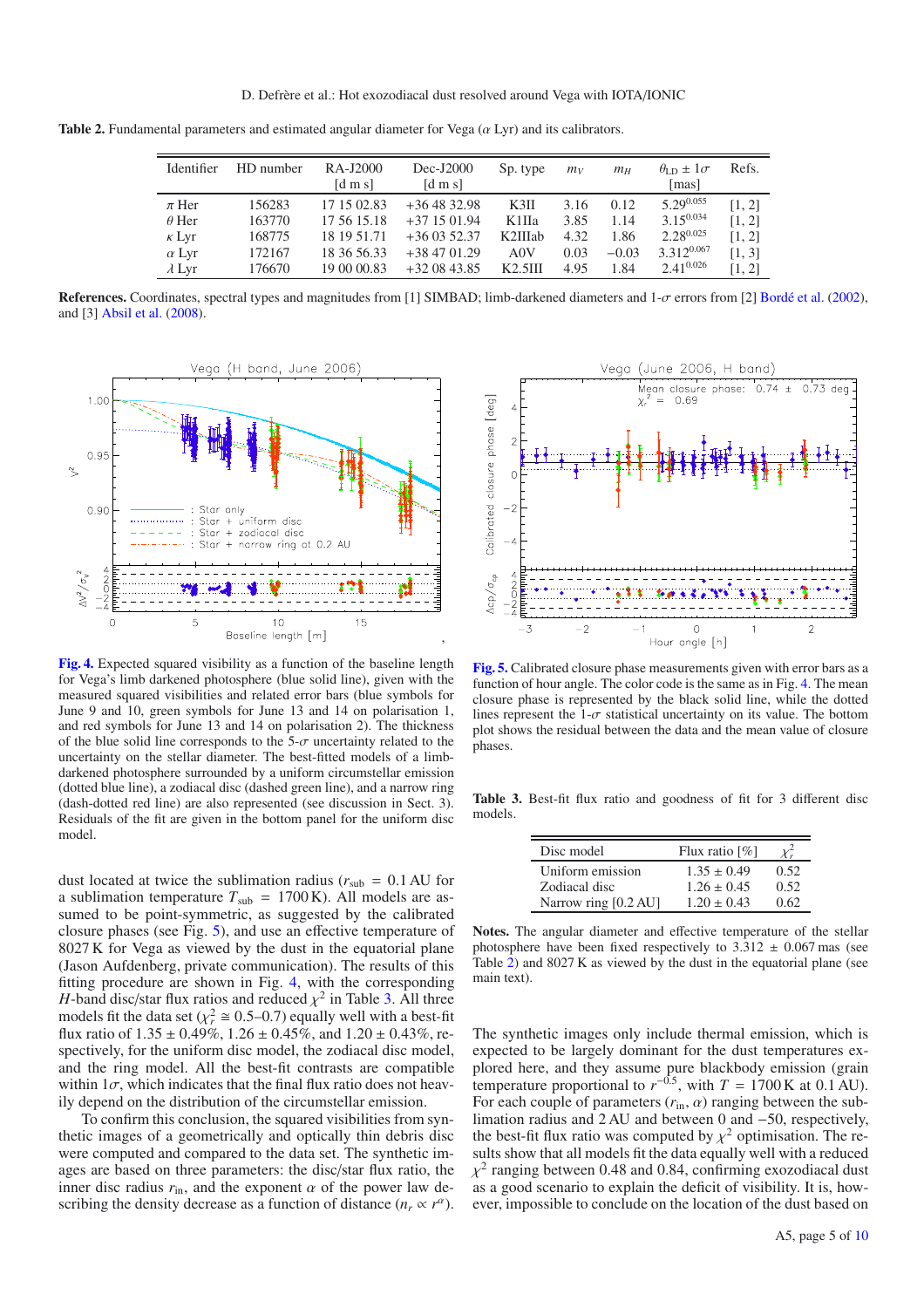

**[Fig. 6.](http://dexter.edpsciences.org/applet.php?DOI=10.1051/0004-6361/201117017&pdf_id=6)** Reduced  $\chi^2$  map for the fit of a simple binary model to the squared visibility (*left*) and closure phase (*right*). The maps are given as a function of two free parameters: the semi-major axis of the companion's orbit and the flux ratio between the putative companion and Vega. For each couple of semi-major axis/contrast, the orbital phase at a given time  $t_0$  has been optimised to minimize the  $\chi^2$ . All models corresponding to a semi-major axis larger than 2 AU in the closure phase map are beyond  $5\sigma$  and are not shown for the sake of clarity.

the sole interferometric data. The best-fit disc/star flux ratios are all compatible within approximately  $1-\sigma$  error bars and range from 1.04% to 1.42%. We therefore adopt a *H*-band flux ratio of  $1.23 \pm 0.53\%$  in the following discussions. The error bar includes both the uncertainty due to the model  $(\pm 0.19\%)$  and the maximum error bar on an individual model  $(\pm 0.49\%)$ . This inferred disc/star contrast is marginally compatible with the one predicted by Absil et al. (2006) based on the CHARA/FLUOR observations (about 0.6% with an inner rim located between 0.17 and 0.3 AU). The implications on the disc properties of this new *H*-band measurement are discussed in Sect. 4.

#### 3.2. The binary scenario

The possible presence of a low-mass binary companion around Vega has been the subject of various studies (e.g., radial velocities, astrometric measurements, and high dynamic range singlepupil imaging), drastically reducing the range of allowed parameters for the putative companion. Before discussing the existing data in the literature, it is necessary to check whether a binary companion could effectively reproduce our interferometric observations. Given the relatively good sampling of the *u*-v plane (see Fig. 2) and the uniform deficit measured along the different baselines (see Fig. 4), we might expect to derive strong constraints on the properties of a binary companion based on the sole interferometric measurements.

To assess whether a low-mass binary companion would be compatible with our observations, we focus as a first step on the calibrated closure phases, which are shown in Fig. 5 as a function of the datafile number. The mean closure phase is 0.74◦, with a 1- $\sigma$  error of  $\pm 0.73^{\circ}$ . This error includes the statistical error due to the scatter in the individual CP measurements and the systematic error due to the chromatism of the beam combiner (0.5◦ as discussed previously), which clearly contributes to the low positive value of the mean closure phase. Basically all closure phases are consistent with the mean value  $(\chi^2_r$  of 0.69) for all the various projected baselines of both configurations, suggesting that any deviation from point symmetry in the nearinfrared excess source is not larger than 1% for the spatial frequencies explored here. To determine which combination of orbital parameters and contrast of the binary companion would be compatible with these measurements, we fitted a model of a binary star to the whole data set (squared visibilities and closure phases) in a second step. The orbital motion of the putative stellar companion is taken into account assuming a mass of 2.3  $M_{\odot}$  for Vega (Aufdenberg et al. 2006). The mass of the companion is computed using the evolutionary models developed by Baraffe et al. (1998), assuming it has the same age as Vega itself (about 455 Myr, Yoon et al. 2010). We also assumed the companion to be orbiting on a circular orbit within the plane of the sky (Vega is almost seen pole-on with an inclination angle estimated to 5.7◦, Aufdenberg et al. 2006). The model is therefore based on three parameters: the semi-major axis, the orbital phase at a given time  $t_0$ , and the binary flux ratio. For each couple of semi-major axis/contrast, we computed the orbital phase at  $t_0$ that minimizes the  $\chi^2_r$ . With this, we have produced  $\chi^2_r$  maps, which are represented in Fig. 6 as a function of semi-major axis and binary contrast for the squared visibilites (left) and the closure phases (right).

The  $\chi^2$  maps show that a range of models fits the interferometric data in a satisfactory way, the effect of the Gaussian beam profile being clearly evident in the lefthand figure as the binary contrast required to fit the data increases with the binary separation. All models corresponding to a binary separation larger than 1.5 AU can be rejected with a 5- $\sigma$  confidence level by the closure phase map. Within 1.5 AU, the squared visibility map shows that only models corresponding to a contrast between 0.6 and 1.6% are compatible with the data with the same confidence level. Furthermore, a very short semi-major axis (<0.1 AU) can be rejected because it is either incompatible with the squared visibilities or with the closure phases, regardless of the contrast. Therefore, based on our interferometric data, the only possible parameters for a putative binary companion are a semi-major axis ranging between 0.1 and 1.5 AU and a contrast ranging between 0.6 and 1.6%. Such properties for the companion are, however, rejected by Hipparcos astrometric measurements of Vega, which have shown that the orbital semimajor axis of a putative companion cannot be larger than 6.3 mas  $(=0.05 \text{ AU} = 4 R_{\star})$  with a 99% confidence assuming a circular orbit (Perryman et al. 1997; Absil et al. 2006). The absence of a detected companion in radial velocity measurements confirms this conclusion further. All these elements suggest that the presence of a close companion around Vega to explain the observed visibility deficit is extremely unlikely.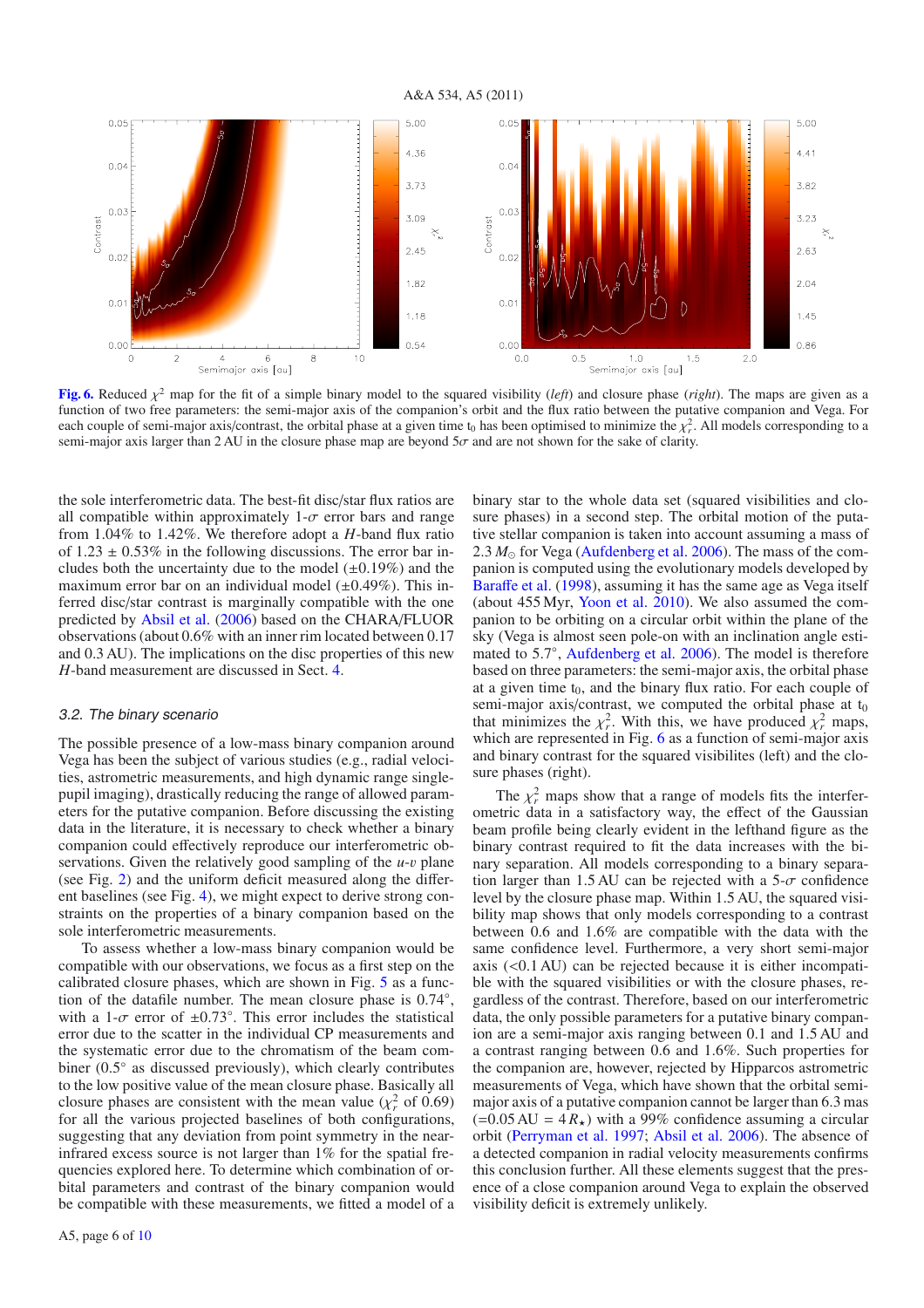**Table 4.** Available constraints on the near- and mid-infrared excess around Vega.

| Wavelength<br>$\lceil \mu m \rceil$ | $F_{\text{meas}}$<br>[Jy] | Excess<br>[%]     | <b>Instruments</b>                         |
|-------------------------------------|---------------------------|-------------------|--------------------------------------------|
| 1.26                                | $1574 \pm 34$             | $2.4 \pm 2.9\%$   | Catalina <sup>1</sup> , UKIRT <sup>2</sup> |
| 1.60                                | $1055 \pm 32$             | $-2.4 \pm 3.6\%$  | $\mathrm{Catalina}^1$                      |
| 1.65                                |                           | $1.23 \pm 0.53\%$ | <b>IOTA/IONIC</b>                          |
| 2.12                                |                           | $1.29 \pm 0.19\%$ | CHARA/FLUOR <sup>3</sup>                   |
| 2.12                                |                           | $5^{+1}_{-2}\%$   | PTI <sup>4</sup>                           |
| 2.20                                | $655 \pm 14$              | $4.1 \pm 3.0\%$   | Catalina <sup>1</sup> , UKIRT <sup>2</sup> |
| 3.54                                | $283 \pm 6$               | $3.1 \pm 3.0\%$   | Catalina <sup>1</sup> , UKIRT <sup>2</sup> |
| 4.80                                | $167 \pm 8$               | $7.1 \pm 5.1\%$   | Catalina <sup>1</sup> , UKIRT <sup>2</sup> |
| 10                                  | $40.0 \pm 3$              | $6.0 \pm 4.5\%$   | Various <sup>5</sup>                       |
| 10.5                                | $33.7 \pm 0.33$           | $0.0 \pm 5.0\%$   | <b>IRS</b> spectrum                        |
| 10.6                                |                           | $0.2 \pm 0.7\%$   | MMT/BLINC <sup>6</sup>                     |
| 12                                  | $27.0 \pm 0.3$            | $1.2 \pm 5.0\%$   | IRAS <sup>7</sup>                          |
| 12.5                                | $23.89 \pm 0.39$          | $0.0 \pm 5.0\%$   | <b>IRS</b> spectrum                        |

**Notes.** The superscript on the name of the instrument in the last column gives the reference: (1) Campins et al. (1985), (2) Blackwell et al. (1983), (3) Absil et al. (2008), (4) Ciardi et al. (2001), (5) Rieke et al. (1985), (6) Liu et al. (2004), (7) Cohen et al. (1992), with the absolute photometric error estimated by Aumann et al. (1984). The interferometric data from IONIC, FLUOR, PTI, and BLINC only sample a specific part of the inner disc, while the photometric studies include Vega's entire environment.

#### **4. Further constraints on the exozodiacal disc**

The analysis presented in the previous section confirms that the most straightforward scenario for explaining the visibility deficit is the presence of hot dust grains producing thermal emission in the near-infrared. To constrain the disc parameters, several archival spectro-photometric and interferometric measurements at near- and mid-infrared wavelengths exist in the literature (see Table 4). In addition to the measurements used by Absil et al. (2006), we add our direct measurement of the *H*-band excess flux (1.23 ± 0.53%) and the IRS spectrum found in the *Spitzer* archives. The *Spitzer* spectrum has been reduced with the c2d pipeline developed by Lahuis (2006), and binned into a few equivalent broad-band photometric measurements for the sake of spectral energy distribution (SED) modelling. The idea is then to check whether there is at least a disc model that is compatible with all the constraints and derive its properties.

To reproduce the SED of the infrared excess as listed in Table 4, radiative transfer modelling was performed using the code developed by Augereau et al. (1999) for cold debris discs, and adapted to the case of exozodiacal discs (e.g., Absil et al. 2006; di Folco et al. 2007; Absil et al. 2008, 2009). The code considers a population of dust grains with a parametric surface density profile and size distribution, and computes the thermal equilibrium temperature of the grains exposed to the stellar radiation. It can handle various chemical compositions for the grains in order to investigate for instance the fraction of carbonaceous or silicate material contributing to the observed emission. Specific care is given in the model to the treatment of exozodiacal dust close to the sublimation radius, to account for the sizedependent position of this radius. On output, the code computes the thermal and scattered light emissions of debris disc models and produces both images and SEDs over a broad parameter space to combine observations from different instruments (IOTA/IONIC, CHARA/FLUOR, MMT/BLINC, *Spitzer*/IRS, broad-band fluxes), taking their specific response into account.



**[Fig. 7.](http://dexter.edpsciences.org/applet.php?DOI=10.1051/0004-6361/201117017&pdf_id=7)** Flux density maps given as a function of grain size and distance to the star computed for  $a_{\text{min}} = 0.2 \mu$ m (best-fit model, *upper figure*) and  $a_{\text{min}} = 0.01 \,\mu\text{m}$  (*lower figure*). A surface density power law of  $\alpha = -3$ and a size distribution power-law exponent of  $\kappa = -5$  have been assumed in these plots, with a maximum size of  $1000 \mu$ m. In this simulation, the disc is composed of 50% silicates and 50% carbonaceous grains  $(C_r = 50\%$ , see text). The contours are plotted every power of 10 between 10−<sup>1</sup> and 10−<sup>7</sup> of the maximum flux density.

Using the code described above with an effective temperature for Vega of 8027 K as viewed by the dust in the equatorial plane, a grid of debris disc models was computed with the following parameters: the peak position  $r_0$  of the surface density profile (possible values ranging from 0.05 to 1 AU, provided that the sublimation radius is not reached), the minimum size  $a_{\text{min}}$  of the size distribution (from 0.01 to 54.6  $\mu$ m), the slope  $\kappa$ of the size distribution (from  $-2.7$  to  $-9$ ), the slope  $\alpha$  of the surface density profile beyond  $r_0$  (from 0 to  $-9.5$ ), and the volume fraction  $C_r$  of carbon grains (from 0 to 100%). Each model assumes no azimuthal dependence and sublimation temperatures of 1200 K for silicate grains ("astrosilicates", Draine 2003) and 1900 K for carbonaceous grains ("amorphous carbon", Zubko et al. 1996). The size distribution (between  $a_{\text{min}}$  and  $a_{\text{max}}$ ) has been accordingly truncated at the sublimation size  $(a_{sub})$ , which depends on the radial distance to the star since only grains large enough to survive the sublimation process can actually coexist (see Fig. 7).

For each model on the grid, the SED has been computed and compared to the measurements reported in Table 4. The first obvious result obtained from the  $\chi^2$  analysis is that pure silicate models  $(C_r = 0)$  do not fit the SED well with a  $\chi^2_r$  always larger than 7. The goodness of the fit improves significantly by introducing carbonaceous grains, which can survive closer to Vega due to their higher sublimation temperature. This conclusion is supported by previous studies explaining the lack of significant silicate emission features around  $10 \mu m$  by the presence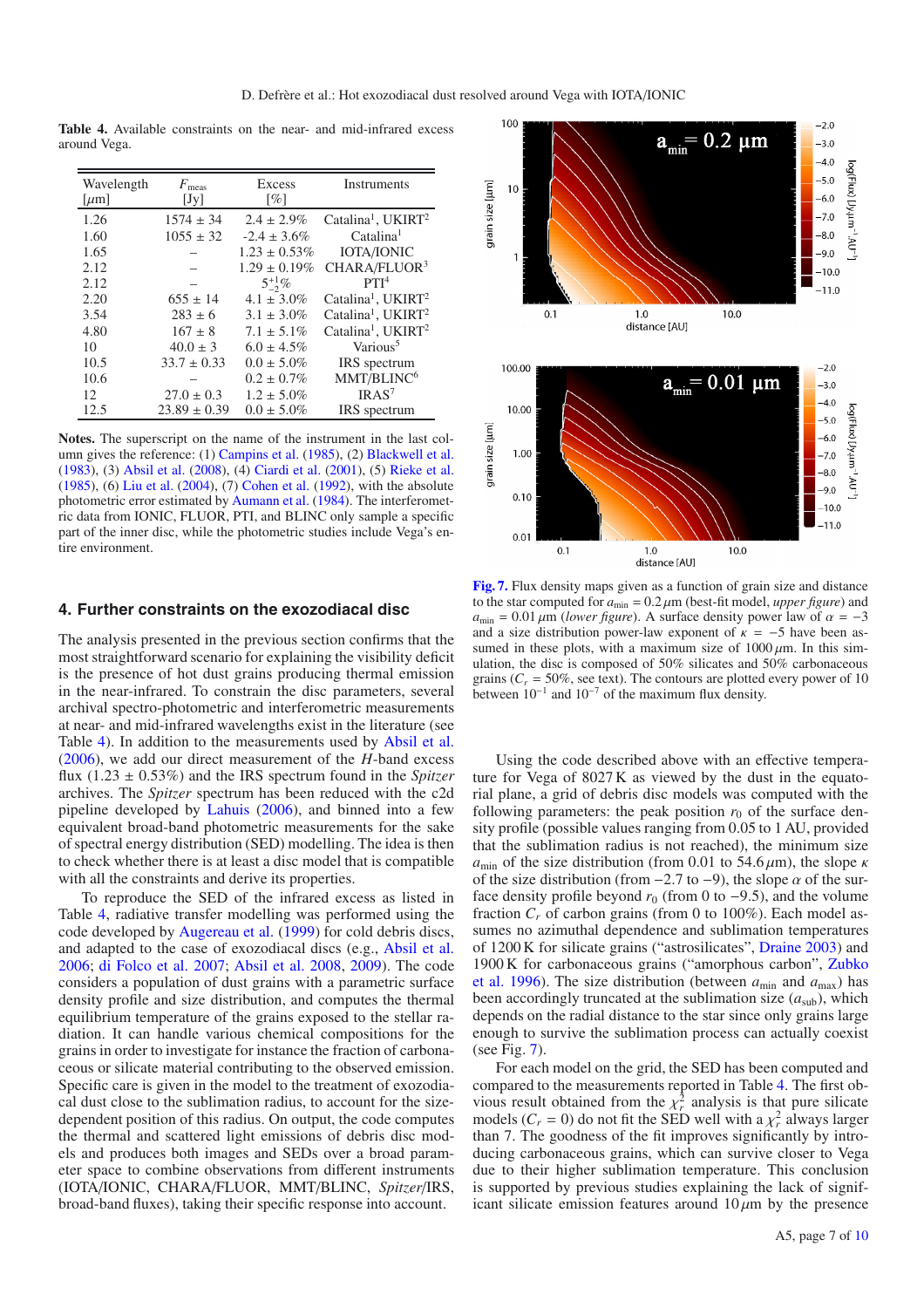

**[Fig. 8.](http://dexter.edpsciences.org/applet.php?DOI=10.1051/0004-6361/201117017&pdf_id=8)** A possible good fit of our debris disc model to the photometric and interferometric constraints of Table  $4(\chi^2_r = 0.84)$ . The model used here has a size distribution exponent of −5 with limiting grain sizes of  $a_{min} = 0.2 \mu m$  and  $a_{max} = 1000 \mu m$ , a surface density power law of −3, and it assumes a disc composed of 50% silicates and 50% carbonaceous grains. The dashed and dotted lines represent the total emission from the disc on a 6 AU field-of-view, respectively with and without the scattered emission. The photospheric SED, simulated by a NextGen model atmosphere, is represented by the two solid lines as seen pole-on (upper curve) and from the equatorial plane (lower curve). Only measurements plotted in red have been taken into account in the fit.

of large amounts of highly refractive grains in the inner disc (Laor & Draine 1993; Zubko et al. 1996; Gaidos & Koresko 2004). The actual amount of carbonaceous grains can, however, not be constrained since the  $\chi^2$  typically varies from 1.3 for a carbonaceous-poor disc  $(C_r = 5\%)$  to 0.8 for a pure carbonaceous disc ( $C_r = 100\%$ ) in the steep power law regime ( $\alpha < -3$ ). For a flatter power law  $(\alpha > -3)$  like in our zodiacal disc  $(\alpha = -0.34,$  Kelsall et al. 1998), the disc models do not fit the various measurements well with a  $\chi^2_r$  always higher than 5 even for pure carbonaceous discs. In addition, relatively small grains  $(a_{\text{min}} < 1 \,\mu\text{m})$  with a steep size distribution profile ( $\kappa < -3$ ) are also required to obtain a good fit to the SED  $(\chi^2_r < 3)$ . Two good-fit models are represented in Fig. 7 by flux density maps given as a function of grain size and distance to the star. The upper figure corresponds to the best-fit model ( $\chi^2_r = 0.84$ , total mass =  $1.9 \times 10^{-9}$   $M_{\oplus}$ ) obtained for  $a_{\text{min}} = 0.2 \mu$ m and  $\kappa = -5$ , while the bottom figure corresponds to the same model with *a*min equal to  $0.01 \mu m$  ( $\chi^2_r = 1.01$ , total mass =  $2.1 \times 10^{-9} M_{\oplus}$ ). The dependence of sublimation distance on the grain size is clearly visible in these figures, the larger grains surviving closer to Vega than the small ones. The figures also show that the largest grains located near 0.1 AU contribute relatively less to the total flux than the smaller grains located further away from the star and present in larger numbers. In both cases, the flux density decreases very quickly with the distance to Vega as shown by the various contours. This geometry is mostly constrained by the interferometric measurements, and particularly the non-detection reported by Liu et al. (2004) with the MMT/BLINC, which requires a steep power law in order to reduce the amount of dust in the regions further than 1 AU. In addition, recent observations of Vega with the Palomar Fiber Nuller (∼2.2 μm, Mennesson et al. 2011) suggest that any dust population contributing to at least 1% of the near-infrared flux can arise only within 0.2 AU, a conclusion in favour of  $a_{\text{min}}$  equal to  $0.2 \mu$ m in order to sufficiently reduce the dust emission beyond 0.2 AU. Finally, we used a Bayesian approach to compute the normalised probability density of the disc models based on the  $\chi^2$  grid. The results of this analysis shows that the dust mass has a probability density that peaks at about  $10^{-9}$   $M_{\oplus}$  (see Fig. 9), equivalent to the



**[Fig. 9.](http://dexter.edpsciences.org/applet.php?DOI=10.1051/0004-6361/201117017&pdf_id=9)** Normalised probability density for the dust total mass computed with a Bayesian approach based on the  $\chi^2$  grid ( $a_{\text{max}}=1$  mm). The probability density peaks at about  $10^{-9}$   $M_{\oplus}$ , equivalent to the mass of an asteroid about 20 km in diameter.

mass of an asteroid about 20 km in diameter (assuming  $2.5$  g/cm<sup>3</sup> density).

In summary, the most straightforward scenario consists in a compact debris disc with a steep density profile ( $\alpha \leq -3$ ) producing a thermal emission that is largely dominated by small  $(a_{\text{min}} < 1.0 \,\mu\text{m})$  silicates and carbonaceous grains located between 0.1 and 0.3 AU from Vega. A representative SED is shown in Fig. 8, together with the SED of the stellar photosphere as seen pole-on (upper solid curve,  $T_{\text{eff}} = 10150 \text{ K}$ ) and as seen by the exozodiacal dust (lower solid curve,  $T_{\text{eff}} = 8027 \text{ K}$ ). This model assumes a size distribution exponent of −5 with limiting grain sizes of  $a_{\text{min}} = 0.2 \mu \text{m}$  and  $a_{\text{max}} = 1000 \mu \text{m}$ , a surface density power law of −3, and a disc composed of 50% silicates and 50% carbonaceous grains. By using this disc model to fit our interferometric data set, we derived a best-fit contrast of  $1.23 \pm 0.45\%$ . Finally, the flux ratio derived here is about  $1.5\sigma$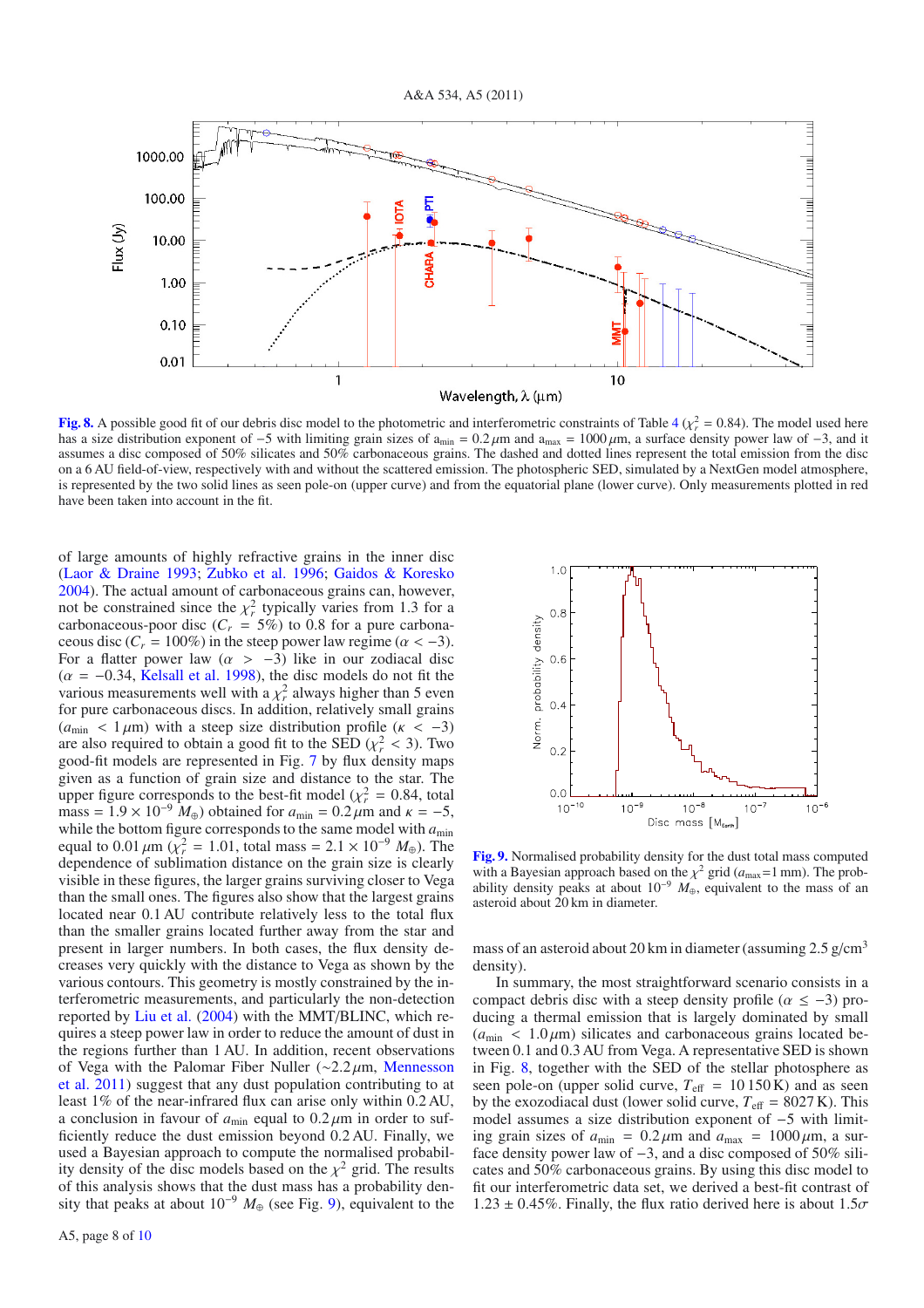above the value extrapolated from the *K*-band CHARA/FLUOR measurements (expected *H*-band excess of 0.6%, Absil et al. 2006). Although this model successfully reproduces the Vega SED, including both CHARA/FLUOR and IOTA/IONIC flux ratios, another possible scenario that could explain the small discrepancy (at least partially) is that the brightness of the exozodiacal disc around Vega is evolving on time scales as short as one year. This issue is discussed briefly in the next section and is currently the subject of follow-up oservations of Vega at the CHARA array.

#### **5. Discussion**

Several scenarios can explain the presence of hot dust in the close vicinity of Vega. The age of Vega (about 455 Myr, Yoon et al. 2010) precludes the possibility for this dust to be primordial, because the time scale to remove such dust is shorter than 10 Myr (Backman & Paresce 1993; Wyatt 2008). The detected dust is therefore second generation and produced either by the collision of larger bodies or by cometary sublimation. In addition, a large dust production rate (∼10−<sup>9</sup> *M*⊕/yr) is necessary to account for the amount of detected dust, which has a limited lifetime (of a few years at most) in the inner Vega's system due to radiation pressure and collisional destruction (Krivov et al. 2000). As pointed out by Absil et al. (2006), the inward transport of dust from the outer disc (located at about 85 AU, e.g., Sibthorpe et al. 2010) through P-R drag is very inefficient given the long time scale of this process  $(2 \times 10^7 \text{ yr}, \text{Dent et al. } 2000)$  and the relatively short collisional time scale in the outer disc  $(5 \times 10^5 \text{ yr})$ . Instead, the dust would be generated locally by comets orbiting in the inner system. The comets would likely originate from the outer disc of Vega or possibly from an inner population of icy bodies as in the case of  $\beta$  Pic (Beust & Morbidelli 2000). In fact, comets are believed to be the origin of at least 90% of the dust observed in the solar zodiacal cloud (Nesvorný et al. 2010). Because they are exposed to the stellar radiation and wind, the dust particles released in the inner Vega system could then pile up in a zone close the sublimation radius with a very steep density profile (Kobayashi et al. 2009).

In any case, the high production rate needed to account for the amount of detected dust suggests that Vega is currently undergoing major dynamical perturbations. A dynamical "shakeup" of the whole planetary system, similar to the late heavy bombardment (LHB) that occurred in the early history of the solar system (Gomes et al. 2005), could enhance this transfer rate and induce the necessary amount of dust in the inner planetary system (the solar zodiacal cloud is supposed to have been up to  $10<sup>4</sup>$ times brighter during the LHB, Nesvorný et al. 2010). Although the presence of giant planets around Vega has not been confirmed yet, such a bombardment would most probably be triggered by the outward migration of giant planets. In particular, Wyatt (2003) and Reche et al. (2008) suggest that the outward migration of a Neptune to Saturn-mass body from 40 to 65 AU could explain the observed clumpy structure in Vega's outer disc. Further dynamical analyses show that such a transport would require the presence of at least two planets, such as a Saturn-like planet orbiting between 40 and 65 AU and a Jupiter-like planet orbiting closer to Vega (Vandeportal et al., in prep.).

## **6. Conclusion**

Interpreted as the signature of hot exozodiacal dust, the nearinfrared excess source detected around Vega by CHARA/ FLUOR in the *K* band is confirmed by our IOTA/IONIC measurements at the  $3-\sigma$  level. Using the new constraints provided by the *H*-band data (including both high-accuracy visibilities and closure phases) and a significantly improved spatial coverage, the most straightforward scenario consists in a compact dust disc producing a thermal emission that is largely dominated by small grains located between 0.1 and 0.3 AU from Vega and accounting for a relative flux with respect to the stellar photosphere of  $1.23 \pm 0.45\%$ . This flux ratio is shown to vary slightly with the geometry of the model used to fit our interferometric data (variations within  $\pm 0.19\%$ ). Using the new *H*-band flux ratio together with archival measurements at various wavelengths, we show by means of SED modelling that at least a small fraction of carbonaceous grains must be present in the disc in order to fit the data in a satisfactory way. A steep density profile is also necessary to ensure the compatibility with the non-detection reported by nulling interferometry in the mid-infrared. Considering the bestfit model, a dust mass of approximately  $2 \times 10^{-9}$   $M_{\oplus}$ , equivalent to the mass of an asteroid about 20 km in diameter, would be necessary to explain the near-infrared excess emission. Given the short lifetime of dust in the inner Vega system, a major dynamical event, similar to the solar system's late heavy bombardment, might be currently ongoing in the Vega system. This would support the idea that the debris disc around Vega is the only visible component of a more complex planetary system harbouring unknown planets.

*Acknowledgements.* The authors acknowledge Sylvestre Lacour (LESIA) and Ettore Pedretti (St. Andrews) for sharing dispersed calibrator data of 2006. The authors are also grateful to Arnaud Magette, Charles Hanot, Pierre Riaud, and Jean Surdej (IAGL), Bertrand Mennesson (NASA/JPL), Jason Aufdenberg (ERAU), Gerd Weigelt (MPIFR), and Paul Lepoulpe for helpful advice. This research was supported by the International Space Science Institute (ISSI) in Bern, Switzerland ("Exozodiacal Dust discs and Darwin" working group, <http://www.issibern.ch/teams/exodust/>). D.D. acknowledges the support of the Belgian National Science Foundation ("FRIA"), of EII (Fizeau programme), and the MPIFR. O.A. acknowledges the support from an F.R.S.- FNRS Postdoctoral Fellowship. D.D. and O.A. acknowledge support from the Communauté française de Belgique – Actions de recherche concertées – Académie universitaire Wallonie-Europe. D.D., O.A., and J.C.A. thank the French National Research Agency (ANR) for financial support through contract ANR-2010 BLAN-0505-01 (EXOZODI). This research received the support of PHASE, the high angular resolution partnership between ONERA, Observatoire de Paris, CNRS, and University Denis Diderot Paris 7.

#### **References**

- Absil, O., di Folco, E., Mérand, A., et al. 2006, A&A, 452, 237
- Absil, O., di Folco, E., Mérand, A., et al. 2008, A&A, 487, 1041
- Absil, O., Mennesson, B., Le Bouquin, J., et al. 2009, ApJ, 704, 150
- Aufdenberg, J. P., Mérand, A., Coudé du Foresto, V., et al. 2006, ApJ, 651, 617
- Augereau, J. C., Lagrange, A. M., Mouillet, D., Papaloizou, J. C. B., & Grorod, P. A. 1999, A&A, 348, 557
- Aumann, H. H., Beichman, C. A., Gillett, F. C., et al. 1984, ApJ, 278, L23
- Backman, D. E., & Paresce, F. 1993, in Protostars and Planets III, ed. E. H. Levy, & J. I. Lunine, 1253
- Baraffe, I., Chabrier, G., Allard, F., & Hauschildt, P. H. 1998, A&A, 337, 403
- Berger, J., Haguenauer, P., Kern, P. Y., et al. 2003, 4838, 1099
- Beust, H., & Morbidelli, A. 2000, Icarus, 143, 170
- Blackwell, D. E., Leggett, S. K., Petford, A. D., Mountain, C. M., & Selby, M. J. 1983, MNRAS, 205, 897
- Bordé, P., Coudé du Foresto, V., Chagnon, G., & Perrin, G. 2002, A&A, 393, 183
- Campins, H., Rieke, G. H., & Lebofsky, M. J. 1985, AJ, 90, 896
- Ciardi, D. R., van Belle, G. T., Akeson, R. L., et al. 2001, ApJ, 559, 1147
- Cohen, M., Walker, R. G., Barlow, M. J., & Deacon, J. R. 1992, AJ, 104, 1650
- Defrère, D., Absil, O., den Hartog, R., Hanot, C., & Stark, C. 2010, A&A, 509, A9
- Dent, W. R. F., Walker, H. J., Holland, W. S., & Greaves, J. S. 2000, MNRAS, 314, 702